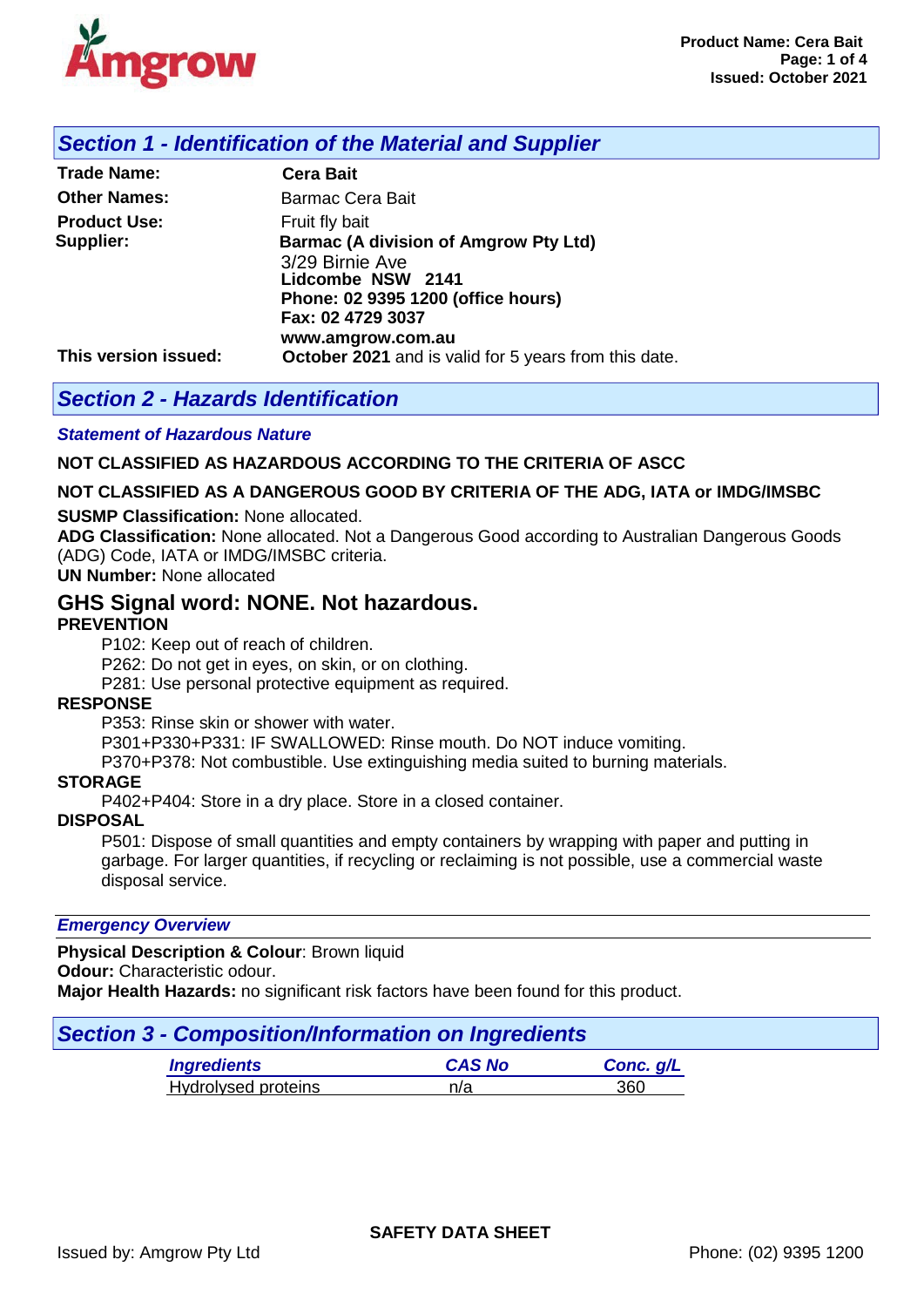

## *Section 4 - First Aid Measures*

**General Information:** You should call The Poisons Information Centre if you feel that you may have been poisoned, burned or irritated by this product. The number is 13 1126 from anywhere in Australia (0800 764 766 in New Zealand) and is available at all times. Have this MSDS with you when you call.

**Inhalation:** No first aid measures normally required. However, if mists have been inhaled, and irritation has developed, remove to fresh air and observe until recovered.

**Skin Contact:** If product gets on skin, wash skin to remove material. No further measures should normally be required.

**Eye Contact:** Immediately irrigate with copious amounts of lukewarm, gently flowing water until the product is removed or irritation has ceased, while holding the eyelid(s) open. Obtain medical advice if irritation becomes painful or lasts more than a few minutes.

**Ingestion:** Rinse mouth, drink copious amounts of water, seek medical advice

**Notes to Doctor:** Treat symptomatically. Note the nature of this product.

## *Section 5 - Fire Fighting Measures*

**Fire and Explosion Hazards**: There is no risk of an explosion from this product if it is involved in a fire. **Extinguishing Media:** Not flammable – use extinguishing media suitable for surrounding materials. **Fire Fighting:** If a significant quantity of this product is involved in a fire, call the fire brigade. **Fire Decomposition Products:** no known hazardous decomposition products **Flash point:** Not flammable

## *Section 6 - Accidental Release Measures*

**Accidental release:** Minor spills do not normally need any special cleanup measures. In the event of a major spill, prevent spillage from entering drains or watercourses. As a minimum wear overalls, goggles and gloves. Stop leak if safe to do so and contain spill. Absorb onto sand, vermiculite, or other suitable absorbent material. Sweep up and shovel or collect recoverable product into labelled containers for recycling or salvage. After spills, wash area, preventing runoff from entering drains. If a significant quantity of material enters drains, advise emergency services. Full details regarding disposal of used containers, spillage and unused material may be found on the label. Dispose of only in accord with all regulations. This material may be suitable for approved landfill.

## *Section 7 - Handling and Storage*

*Handling:* Check Section 8 of this SDS for details of personal protective measures, and make sure that those measures are followed. The measures detailed below under "Storage" should be followed. Also, avoid contact or contamination of product with incompatible materials listed in Section 10.

*Storage:* Store away from children, animals, food, feedstuffs, seed and fertilisers. Containers should be kept closed in order to minimise contamination. Keep away from extreme heat and open flames and ensure that the product does not come into contact with substances listed under "Incompatibilities" in Section 10.

## *Section 8 - Exposure Controls and Personal Protection*

The following Australian Standards will provide general advice regarding safety clothing and equipment: Respiratory equipment: **AS/NZS 1715**, Protective Gloves: **AS 2161**, Industrial Clothing: **AS2919**, Industrial Eye Protection: **AS1336** and **AS/NZS 1337**, Occupational Protective Footwear: **AS/NZS2210**.

### **Exposure Limits TWA (mg/m**3**) STEL (mg/m**3**)**

*Exposure limits have not been set for any ingredient in product. The STEL (Short Term Exposure Limit) is an exposure value that should not be*  exceeded for more than 15 minutes and should not be repeated for more than 4 times per day. There should be at least 60 minutes between successive exposures at the STEL. The exposure value at the TWA is the average airborne concentration of a particular substance when *calculated over a normal 8 hour working day for a 5 day working week. A TWA has not been established by Worksafe Australia for any of the*  ingredients in this product. There is a blanket limit of 10mg/m<sup>3</sup> for dusts or mists when limits have not otherwise been established. The nature of *this product makes it unlikely that this level will be approached in normal use.*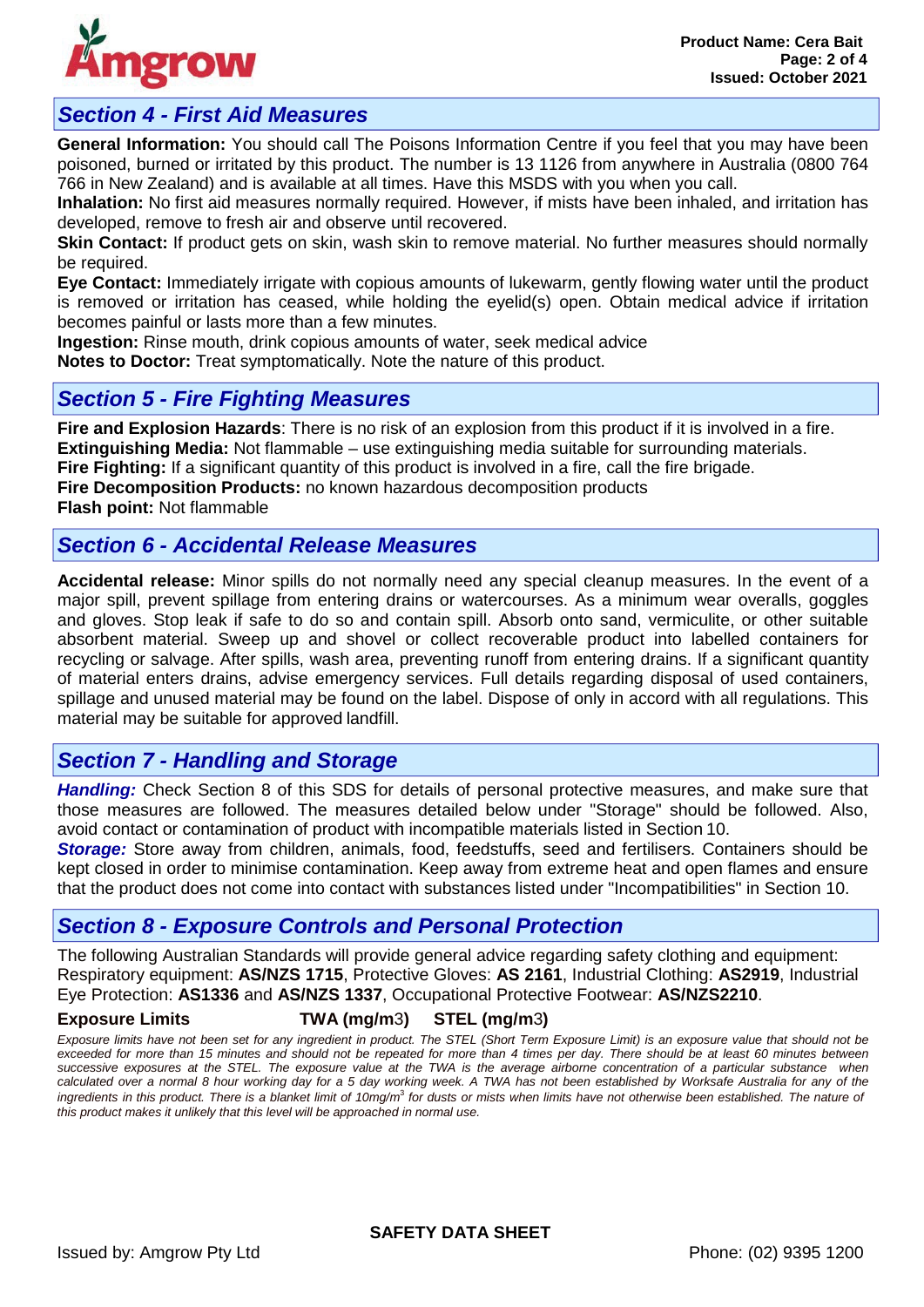

#### *Personal Protection*

No special equipment is usually needed when occasionally handling small quantities. The following instructions are for bulk handling or where regular exposure in an occupational setting occurs without proper containment systems.

**Ventilation:** No special ventilation requirements are normally necessary for this product.

**Eye Protection:** Eye protections such as protective glasses or goggles are not normally necessary when using this product, however it is always prudent to use protective eyewear.

 **Respirator:** Usually, no respirator is necessary when using this product.**Skin Protection:** Protective clothing is not normally required but wearing of gloves is good practice.

### *Section 9 - Physical and Chemical Properties:*

| <b>Physical Description &amp; colour:</b> | Brown liquid                         |
|-------------------------------------------|--------------------------------------|
| Odour:                                    | Characteristic odour                 |
| <b>Melting Point:</b>                     | No data – liquid at room temperature |
| <b>Volatiles:</b>                         | N/A Expected to be low at 100°C.     |
| <b>Vapour Pressure:</b>                   | $N/A$ .                              |
| <b>Vapour Density:</b>                    | No data.                             |
| <b>Specific Gravity</b>                   | $1.1 - 1.2$                          |
| <b>Water Solubility:</b>                  | Completely miscible                  |
| pH:                                       | 6-8                                  |
| <b>Odour Threshold:</b>                   | No data.                             |
| <b>Flash Point</b>                        | Not flammable                        |
| Auto ignition temp:                       | N/A - does not burn.                 |
| <b>Corrosiveness:</b>                     | Not corrosive                        |

#### *Section 10 - Stability and Reactivity*

**Reactivity**: This product is stable under normal temperatures and pressures, when stored and handled in accordance with this MSDS

**Conditions to Avoid:** Heat, flames, ignition sources and incompatibles **Incompatibilities:** Strong acids

**Polymerisation:** This product is unlikely to spontaneously polymerise

## *Section 11 - Toxicological Information*

#### *Potential Health Effects*

**Ingestion:** Data suggests that this product should present no significant problems to typical persons if used as intended.

**Eye Contact:** This product may cause eye irritation.

**Skin:** May irritate skin in some individuals with prolonged exposure

**Inhalation:** Data suggests that this product should present no significant problems to typical persons if used as intended.

#### *Carcinogen Status:*

**ASCC:** No significant ingredient is classified as carcinogenic by ASCC at stated concentration. **NTP:** No significant ingredient is classified as carcinogenic by NTP at stated concentration **IARC:** No significant ingredient is classified as carcinogenic by IARC at stated concentration

### *Section 12 - Ecological Information*

**Environmental Data:** Product is non-toxic to the environment **Persistence and Degradability:** No data **Bioaccumulation:** Low